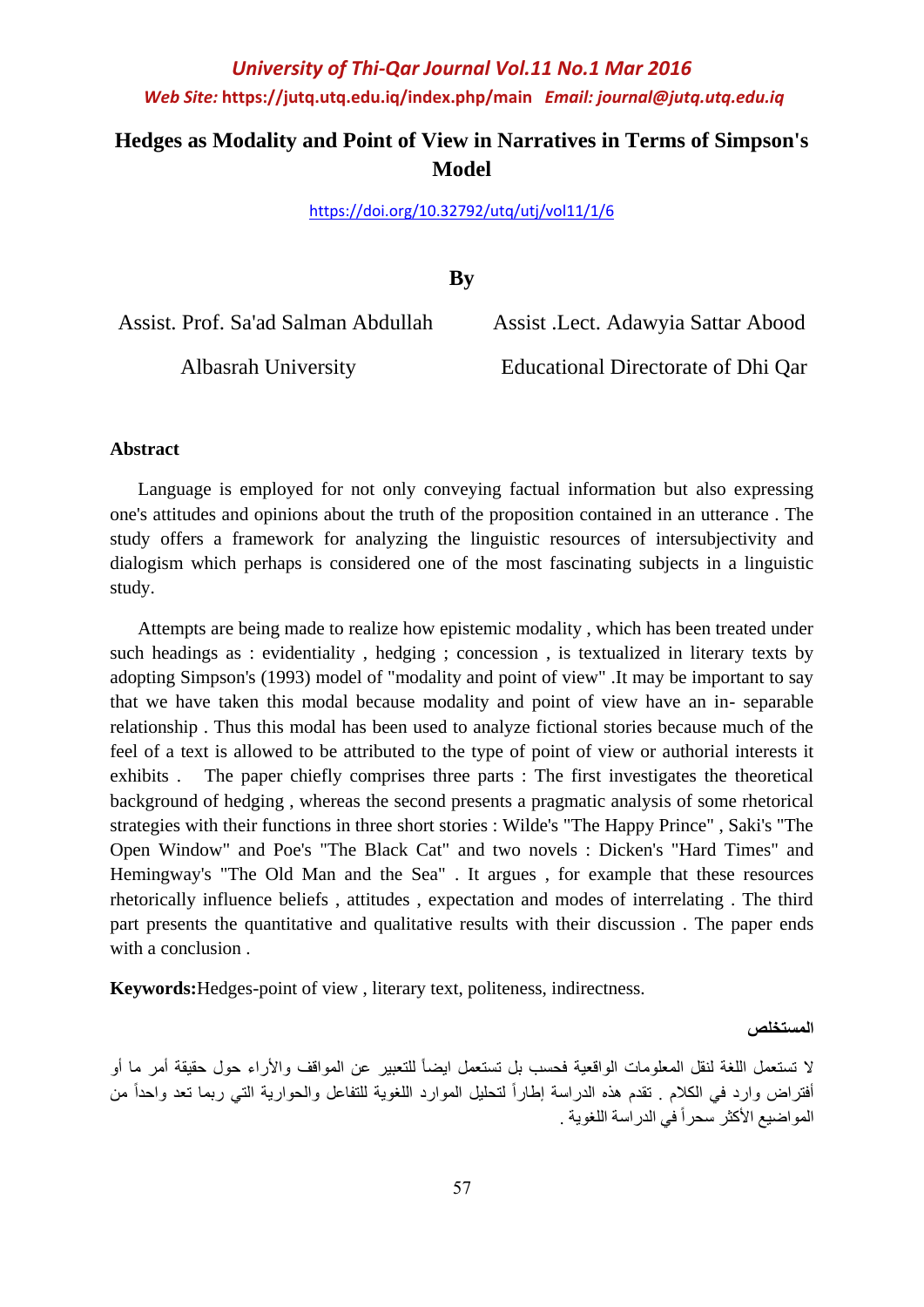محاوالت عديدة أجريت ألدراك كيف ان التكييف الفكري من خالل دراسته كجزء من علم اللغة النصي أو النصية بأستخدام أنموذج (1993 : Simpson's) للتكييف ووجهات النظر في النصوص الأدبية .أختير أنموذج (1993 : Simpson's) لأنه لا يفصل بين التكييف ووجهة النظر واللدين لا ينفكان خصوصاً في النصوص الأدبية حيث ان الشعور والتفاعل مع النص يعزى الى نوع وجهة النظر والاهتمامات الشخصية للكاتب أوالمتكلم والذي يعرضه النص نفسه.

يتكون هذا البحث من ثالثة أجزاء : يتناول األول الخلفية النظرية لموضوع التكييف والتلطيف اللغوي بينما يعرض الجزء الثاني التحليل العلمي لبعض الأساليب البلاغية مع وظائفها في النصوص الأدبية مع تأثيرها البلاغي في الأراء والأفكار والمواقف والتوقعات وانماط الترابط الفكري . ويعرض الجزء الثالث النتائج الكمية والنوعية مع مناقشتها ويختم البحث بالنتائج .

#### **1-Introduction**

 The interpersonal function of language is one of the most complicated subjects in language study . It "deals with sourcing attitudes and the play of voices around opinions in discourse" (Martin and White 2005:35) . In this paper hedging is looked at as an aspect of pragmatic competence . In order to demonstrate the interactive aspects of hedges , the researchers will examine the use of such devices in literary texts .

 The theoretical framework for the analysis of such interactive strategies is explored by three sections . In section one the evolution of hedging into the linguistic literature is described . Section two presents the properties of hedges and the devices through which hedging is implemented . In section three the relationship between hedging and the discourse effects of indirectness , evasion , power and solidarity is investigated .

 As there is no one –to –one correspondence between form and function , the social contexts determine the devices the writers employ . Moreover it is noted that any writer has an ideology or philosophy behind different types of hedges he/she uses which construe his/her judgement about events or phenomena in a particular context .

### **2- Review of Literature**

 Weinreich (1966) is the pioneer who talks about "metalinguistic operators" . He argues that for every language "metalinguistic operators" such as truly , strictly speaking , …. function as instructions for strict interpretation of a text . However , it was Lakoff who popularized the concept of hedging through his studies . He claims that any attempt to limit language sentences as having sharp rather than vaguely boundaries would distort the natural language concepts (1977: 195).

 Fraser (1975) introduces what he calls "hedged performative" where certain performative verbs such as apologize , request … when preceded by a modal verb will mitigate the illocutionary force of the speech act designated by the verbs as in :

e.g./ I should apologize for running over your cat .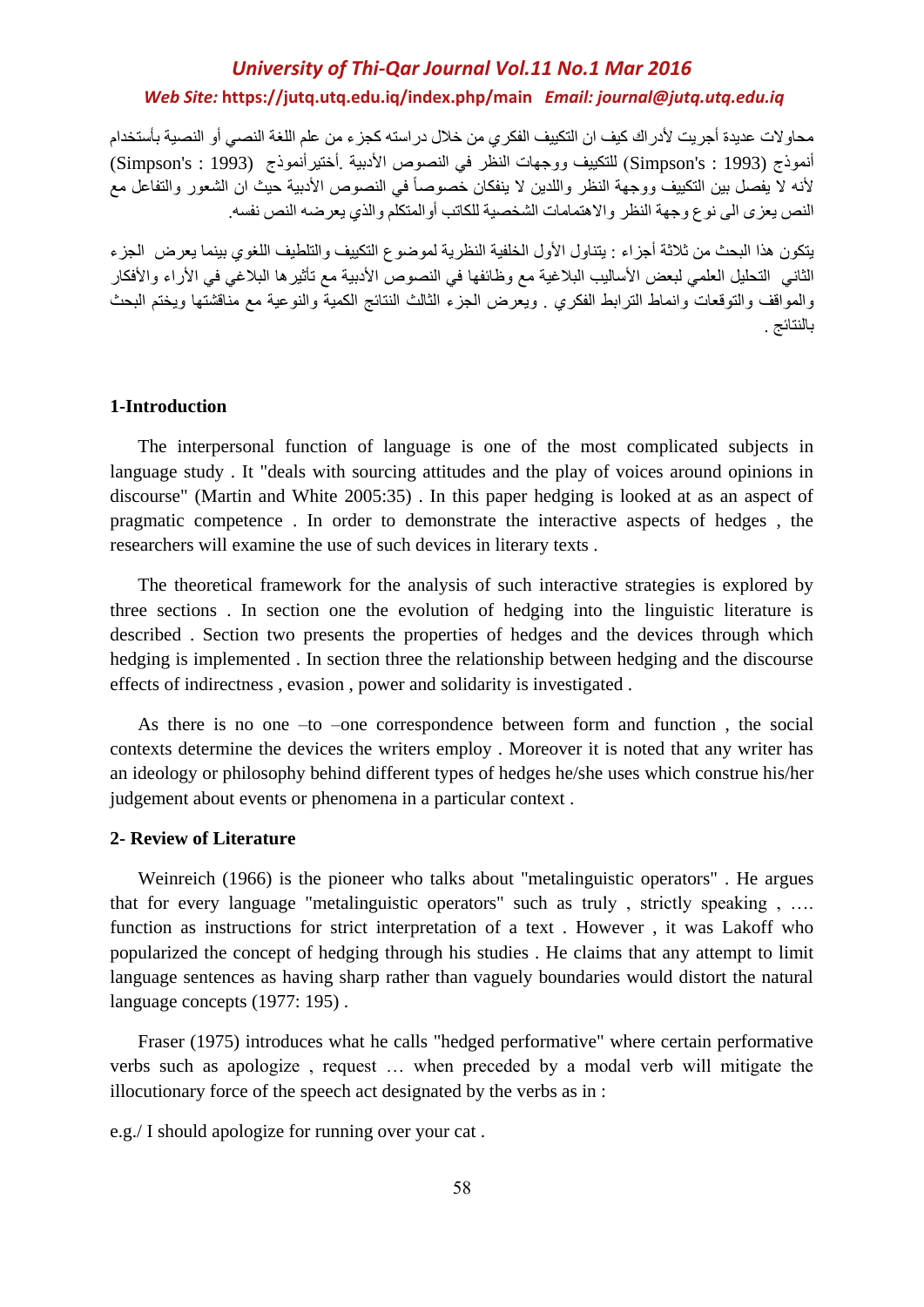In this example, it is still an apology but it is less strong than if "should" were not present  $(p 195)$ .

Brown and Levinson (1978,1987) develop fully the speech act aspect

of hedging . They evolve the politeness phenomenon by which hedging is termed as "Speech Act Hedging" .

 Prince *et al* (1982:85) make a clear distinction between two types of hedges : the first one is propositional hedging Which involves the propositional content and affects the truth condition of the proposition conveyed .The second type is concerned with the relationship between the propositional content and the speaker which indicates the speaker's commitment to the truth of the propositional content conveyed (speech act hedging) .

 Equally important , Prince *etal* (1982) divide up the hedges into two classes . The first is "Approximators" that operates on the propositional content . This class is subdivided into "Adaptors" such as somewhat , sort of , almost …. and "Rounders" which convey a range such as about , something around , approximately . The second is "Shields" that involves the relationship between the propositional content of the message and the speaker's commitment towards it , in other words, the level of uncertainty. There are also two subclasses : "Plausibility Shields" or what Martin and White (2005:35) call "Expand engages Entertain" which are expressions that account for doubt such as (I think, probably, I don't see that ...). The second subclass is "Attribution Shield's" which is either Acknowledgment (he argues that … it's said that … ) or distance (according to her/his estimates …. ) .

 Similarly Hubler (1983:86) differentiates between two terms that are"understatement " and "Hedge" although he uses "understatement" as a cover term for both . Understatement is concerned with the propositional content of the sentence whereas "Hedge" concerns the speaker's attitude to the hearer regarding the proposition and the validity of the proposition the speaker makes . Hubler's division is similar to that of Prince *etal* (1982) , whose Approximators correspond to the Hubler's understatement and whose Shileds correspond to Hedges .

 Today, there is an agreement that hedging is a rhetorical strategy a speaker uses to either express his/her lack of commitment to the truth of proposition or full commitment to the force of the speech act being conveyed .

#### **3- Properties of Hedges**

 Whatever headings under which hedges are treated , they provide the means by which a speaker / writer can take a stance towards the various points of view or social positioning being referenced by the text (white , 2005 : 259). In other words they show how interpersonal function of discourse is presented by some devices that operate rhetorically to influence beliefs , attitudes , expectations and modes of interrelating .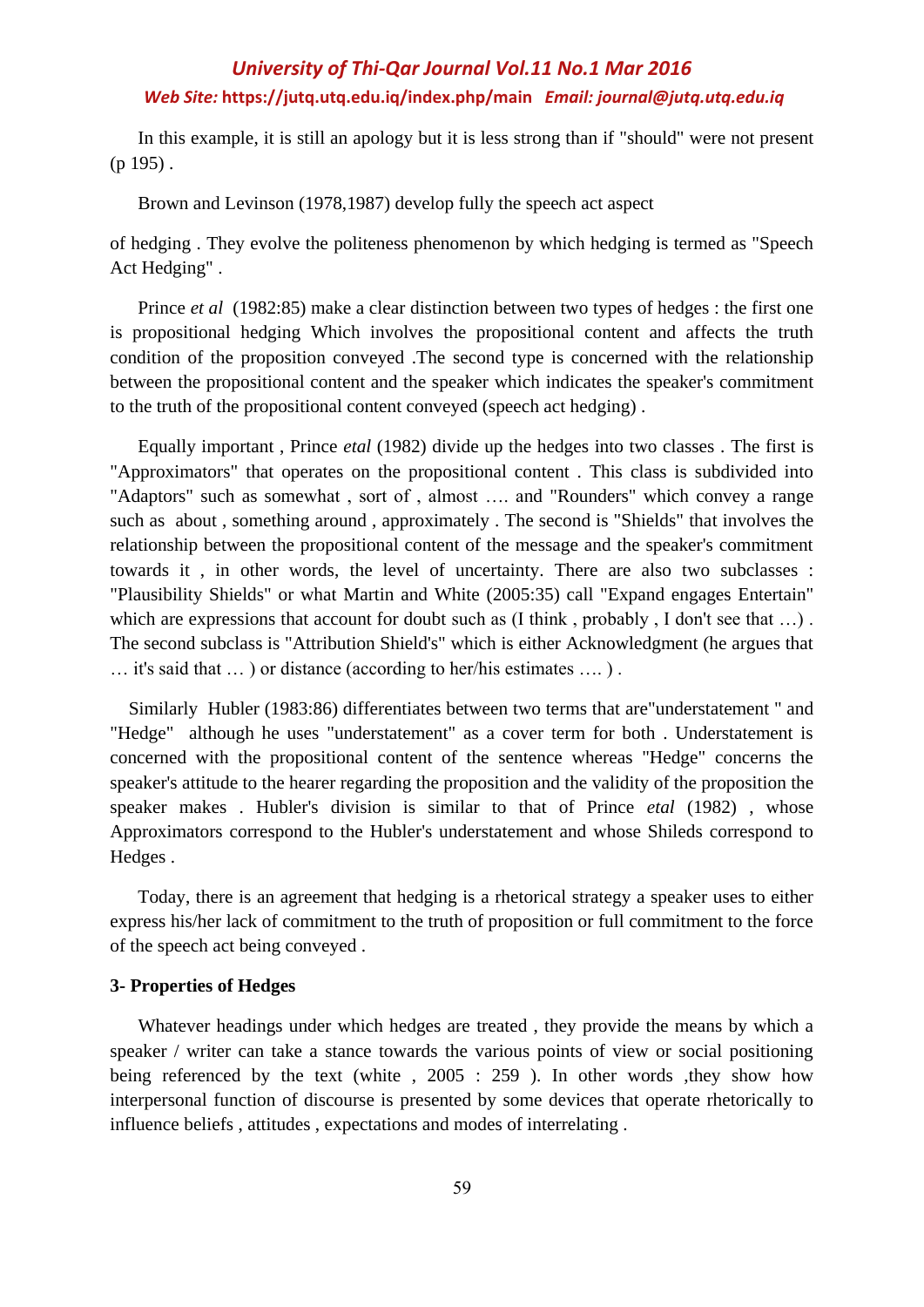Martin (1992:165) suggests a category of "Engagement" as a cover –term for resources of intersubjective positioning . Stubbs (1996:220) proposes that all wordings by which speakers or writers moderate their attachment to , or detachment from the proposition should be extended well beyond the category of modality which is expressed by the modal verbs .

#### **4- Simpson's (1993) Model of Modality**

 Simpson's (1993) model of modality is closely connected with Flower's (1977) original model of point of view . Simpson (1993:46) suggests that much of the feel of a text is attributable to the type of point of view or authorial interests it exhibits . In the simplest sense , a writer's /speaker's particular style of conceptualizing a worldview is indicated by the point of view he/she adopts .

 Simpson (1993:47) broadly divides modality into four systems : the deontic , epistemic , boulomaic and perception system . Regarding the deontic system , he argues that modality is the model system of "duty" expressing a speaker's /writer's sense of obligation towards the management of certain tasks . It is often realized by the modal auxiliaries such as may , should , must . It is typically concerned with actions that direct human behaviour .

 Contrary to deontic modality epistemic modality expresses a speaker's degree of confidence in the truth of the proposition stated . It is conceived by the modal auxiliaries such as could , may , might (ibid:48).

 Boulomaic system , according to Simpson's (1993) classification of modality , is concerned with a speaker's / writer's desires and wishes. It is generally realized by such verbs (hope , wish , regret) . On the other hand the perception system is a sub – system of epistemic modality that refers to the degree of commitment to the truth of a proposition as predicted on some reference to human perception , normally visual perception . It is usually referred to by such verbs (look , see …) (ibid).

Equally significant, Simpson's (1993) identifies three types of epistemic modality in which external point of view is sub-divided into narratorial mode and reflector mode . A narratorial mode in return is divided into positive , negative and neutral . On the other hand ,a reflector mode is divided into positive , negative and neutral . As shown in Figure 1 below: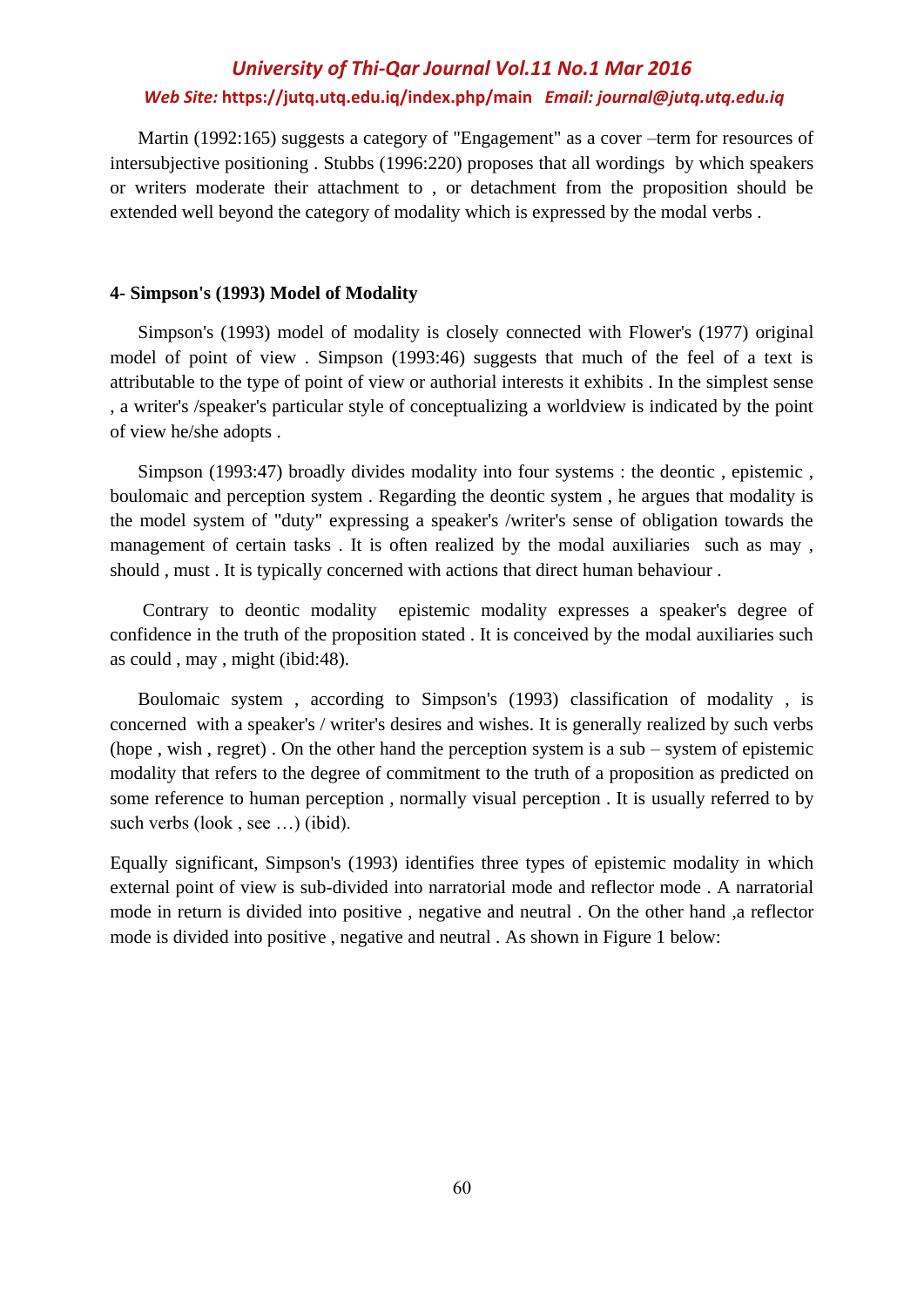

Figure (1): A Summary of Simpson's (1993) Model of Modality

 Kiparsky (1970) proposes a similar catergorization of epistemic modality in which he investigates three types : factive , contra – factive and non – factive . The factive utterance commits the writer / speaker to the truth of the proposition such as any predicator that behaves like "know" can be said to have the property of factivity .

e.g. / 1- I Know that Tahran is the capital of Iran .

2- It is amazing that they survived .

 The contra – factive utterance , on the other hand commits the writer not to the truth , but to the falsity of the proposition . Such utterances are wishes and so – called unreal conditionals .

e.g./ I wish he had been to Tahran .

 Finally the non factive utterance commits the writer to neither the truth nor the falsity of a proposition . such an utterance is presented by such verbs (think , may ….) or the expression (it is possible that …) .

 In the simplest sense , hedging indicates a speaker's or writer's special way of conceptualizing a world view and in relation to the analysis of such rhetorical strategy.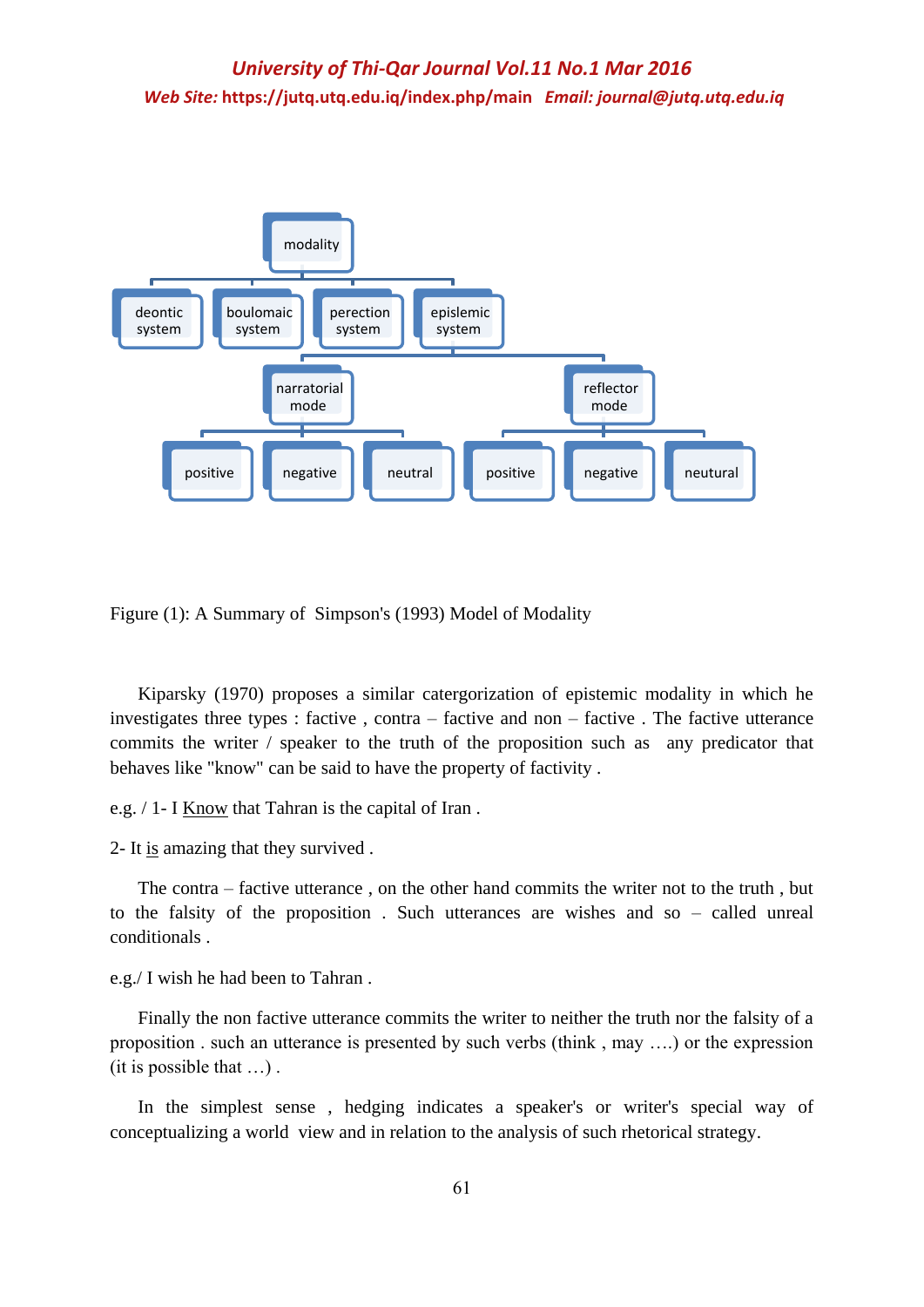#### **5- 1 Hedging and Indirectness**

 Conveying unstated meaning by ellipsis and indirectness is a fundamental aspect of language that literary and conversation analysts are interested in. Tannen (1984:11) develops her theory of conversational style by taking R. Lakoff 's theory of politeness as a model . Politeness is one function of hedging in which three principles can be illustrated . Tannen refers to such principles as : distance , deference and camaraderie. (ibid) .

 Tannen states that either formal expressions or technical vocabulary can be used to exclude personal emotions . In Brown and Levinson's terms this principle would be equivalent to negative politeness . To show the deference she affirms that the speaker tends to say things hesitantly by not stating one's will clearly or directly . In this sense ,the speaker abandons to the power of the hearer by leaving the option of decision to him or her . This principle involves the sense of indirectness which is related to the negative face rule in Brown and Levinson's theory (ibid) .

 To enhance closeness between the speaker and the hearer and to emphasize equality between them the speaker tries to be indirect to show that he or she and the hearer understand each other completely and there is no need to talk directly . In this case , indirectness brings what we call compatibility (Tannen, 1989:22).

 It is worth to mention that people in the real world often try not to be relevant , that is to say they give hints , association clues or presuppose instead of making direct requests (Brown and Levinson , 1978:213-229) .

e.g./ It's rather cold here . (shut the window) .

In this case, people violate one of Grice's cooperative principles (the maxim of relevance) .

 Interestingly , sometimes one hedged expression may violate all Grice's cooperative principles . Thus , people don't always follow these principles . They do so in order to save their faces when their negative faces are threatened . The expression "I don't know" or "I do not remember very well" are used and repeated to avoid giving specific answers to the questions that threaten the hearer's negative face . This is a violation of the maxims of quantity since the answerer does not give enough information, and the maxim of quality since he or she is not sincere when he or she answers the questions . It is also a violation of the maxim of manner by answering ambiguously .

### **5-2 Power , Solidarity and Hedging .**

 Tannen (1986:93) discusses power and solidarity in relation to involvement and independance . She points out that in read life we don't always tell the others straightforwardly what we want , but we make them realize that we want them to do so . In this way of manipulation power can disguise or masquerade as solidarity . It is so when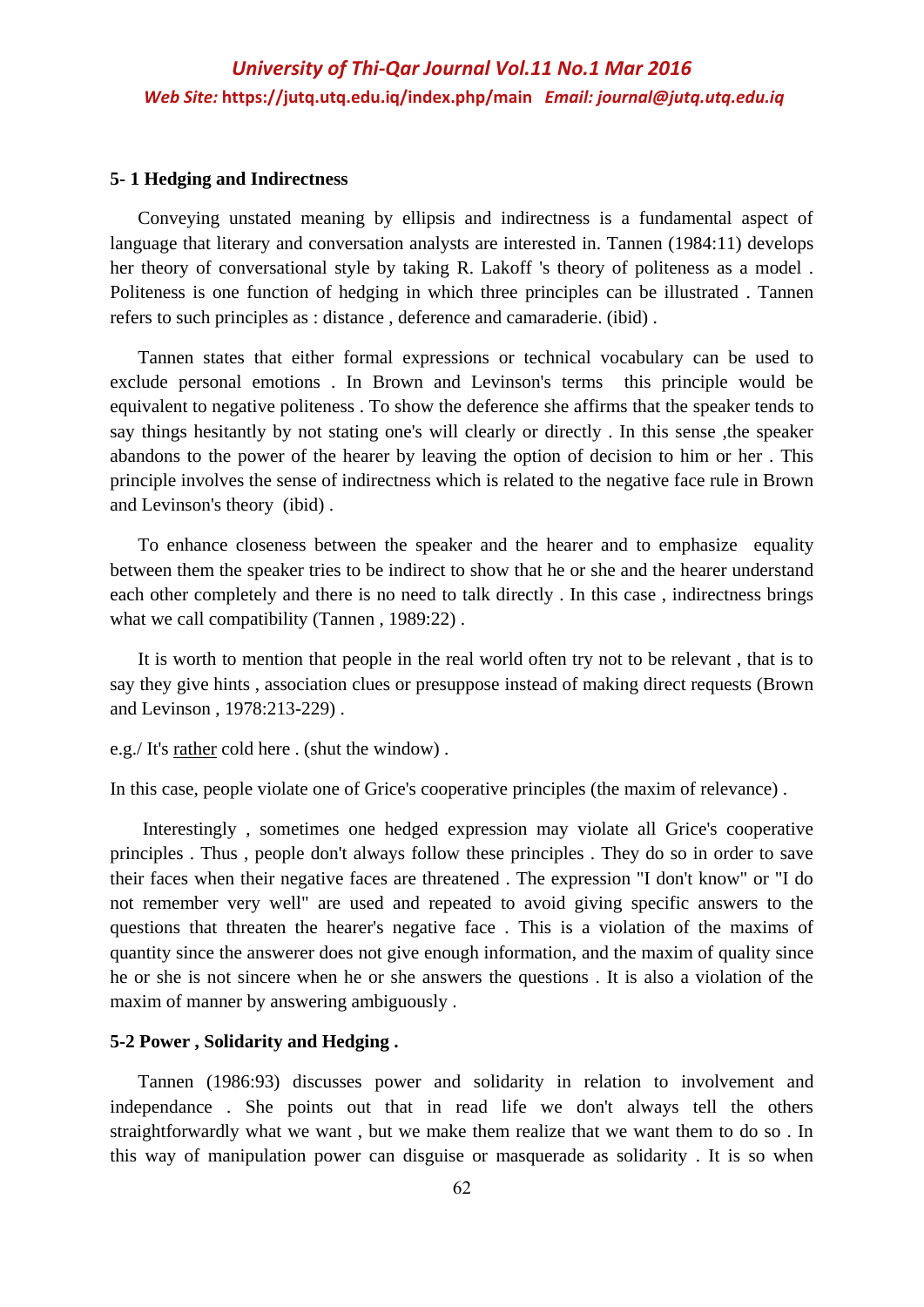indirectness is not used only for selfish aims to manipulate others and by which the people of higher status control people of lower status. In such a way it is an example of tact, and making our life and interrelation go smoothly .

### **6- Methodology**

 Hedges as an aspect of pragmatic competence possess different forms. It is claimed that one kind of these devices may be used at a higher rate than the other in different contexts .

 Fairclough (1992,1995) claims that in literary narratives the propositions the writer makes are influenced by his / her idea and ideology . Our hypothesis is that in such texts hedges especially epistemic modals will be prominent . In addition we hypothesize that different sorts of devices are employed in different texts for expressing different types of modality , that is epistemic , deontic , boulomaic and perception modality . For instance , some special epistemic modals that imply the possibility like ; can , may and might are supposed to be of high use and frequency in literary texts in which the certainty of the propositions may not be committed by the writer .

 The analysis of data in this paper depends on both the quantitative and qualitative approaches by adopting Simpson's (1993) model of modality and point of view .

 Hence , this study attempts to explore some pieces of three short stories and a novel and a novella which the researchers have randomly selected from Dicken's "Hard Times" , Hemingway's "The Old Man and the Sea" , Wilde's "The Happy Prince" , Saki's , "The Open Window" and Poe's "The Black Cat" .

### **7- Data Analysis**

 In the analysis below ,we will explore the ways in which the hedged expressions guide the reader to an interpretation that best fits the writer's intentions. We will identify the types of meaning conveyed by hedged expressions and the role their meaning plays in the interpersonal function of language . For instance , politeness , indirectness and solidarity , all these meanings can be expressed by different types of modality which is treated under such heading "Hedging" . To investigate the way hedges are capable of manifesting interpersonal function some pieces of literary narrative – three short stories and one novel and one novella – were selected randomly and analyzed statistically in the framework of the classification discussed earlier .

**1-** I shall just give letters of introduction to all the people I know there. Some of them **, as far as** , I can remember were quite nice . "The Open Window " .

In this extract , the hedged device **"as far as"** belongs to what Prince *et al.* (1982) call Plausibility "shields" by which the relationship between the propositional content and the speaker is changed by associating a level of uncertainty with respect to speaker's commitment . Also in this extract of the short story "The Open Window" the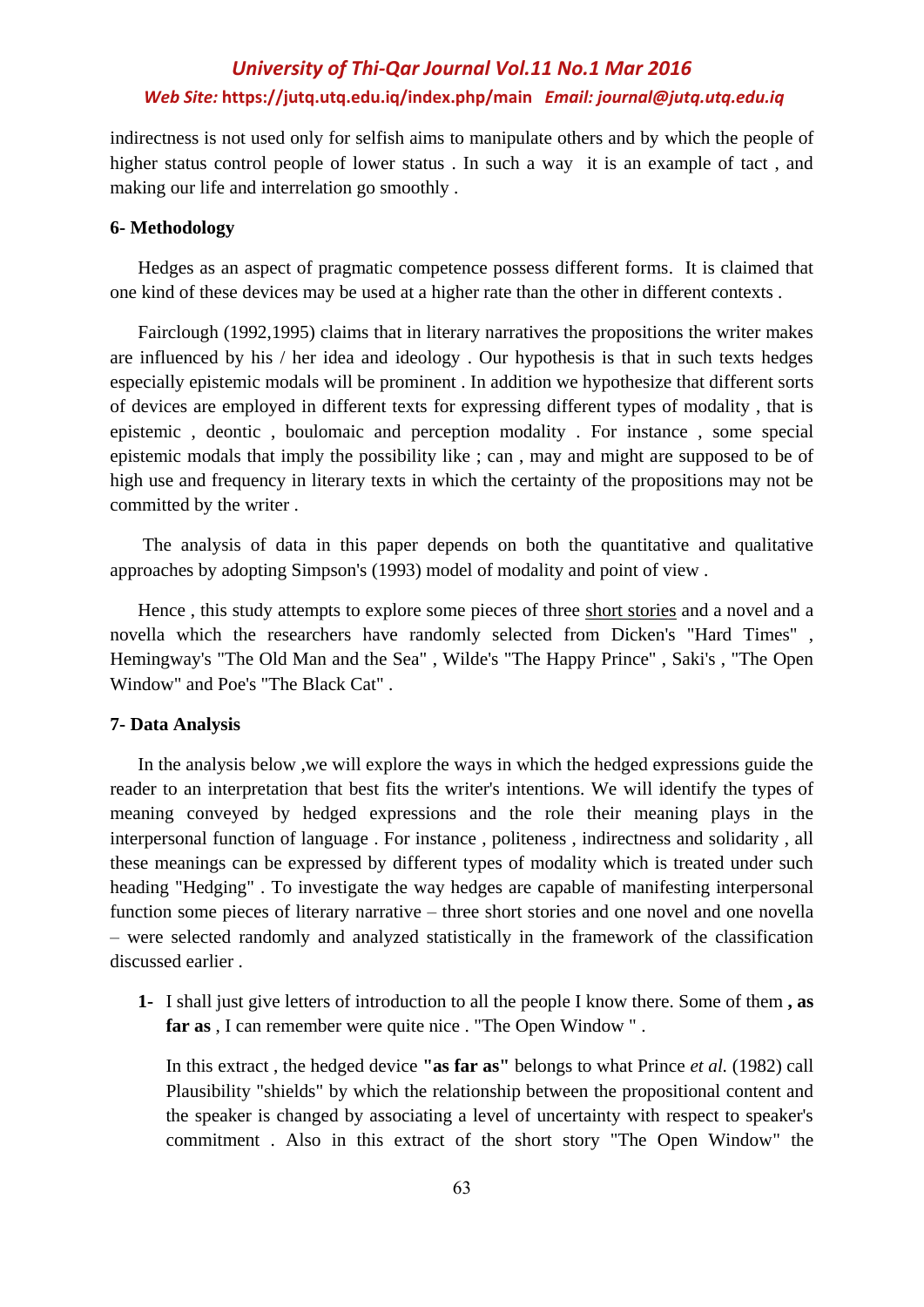expression "as far as" relates doubt that some of the dwellers of this rural retreat were quite nice .

**2-** A most extraordinary man , Mr. Nuttle said Mrs. Sappleton "could only talk about illness and dashed off without words of good – bye or apology when you arrived . **One would think** he had seen a ghost" . "The Open Widow".

 A belief and high degree of confidence in the proposition can be textualized by modals like "will" and "would" as in the example above in which three hedged devices **"one would think"** can be used . The effect of hedging is found in the interpretation of the utterance rather than in the semantic meaning of the sentence uttered , where the interpretation depends on the context of the utterance . Mrs. Sappleton said this expression with certainty and assurance , she believes that the proposition that is Mr. Nuttl's escaping from the room to avoid imminent collision , is true in her opinion .

**3-** ….. "He is as beautiful as a weather cock" , remarked one of the Town councilors who wished to gain a reputation for having artistic tastes ; only not quite so useful , he added , fearing most people **should** think him unpractical which he really was not . "The Happy Prince"

The epistemic modal **"should"** in the above extract expresses what Lakoff (1972) calls "prepositional hedging" with which the writer expresses the ideology of probability of the proposition within the utterance . By such a modal , the writer wants to express the idea about which not only he , but also others have the same prediction .

**4-** Here **at least** , then , my labor has not been in vain" . "The Black Cat".

 The narrator uses the hedged expression "**at least"** as a safeguard against being later proven wrong or blamed . He makes his best efforts to hide the mark signs of his crime , that is killing his wife and burying her under old ruins . This tentative usage of vague expression is close to what Prince *etal* (1982) call "plausibility shields" .

**5-** This had **probably** been done with the view of arousing me from sleep . " The Black Cat"

 The modal adverb of likelihood **"probably "** makes the reader focus on the rather large likelihood that the narrator in The Black Cat would be aroused from sleep if he carried out his crime of hanging the cat then throwing it through an open window . This view causes him to be abnormal . Thus the vague expression is more useful to make clear the narrator's intention that he was noted for the docility humanity and fondness of animals .

**6-** When Mr. Gradgrind tells his daughter Louisa of Bounderby's proposal of marriage , he is completely unconscious of the indication of her disappointment in life .

She says , "Father , I have **often** thought that life is very short , and Gradgrind says in return that "It is short , no doubt my dear ".Hard Times"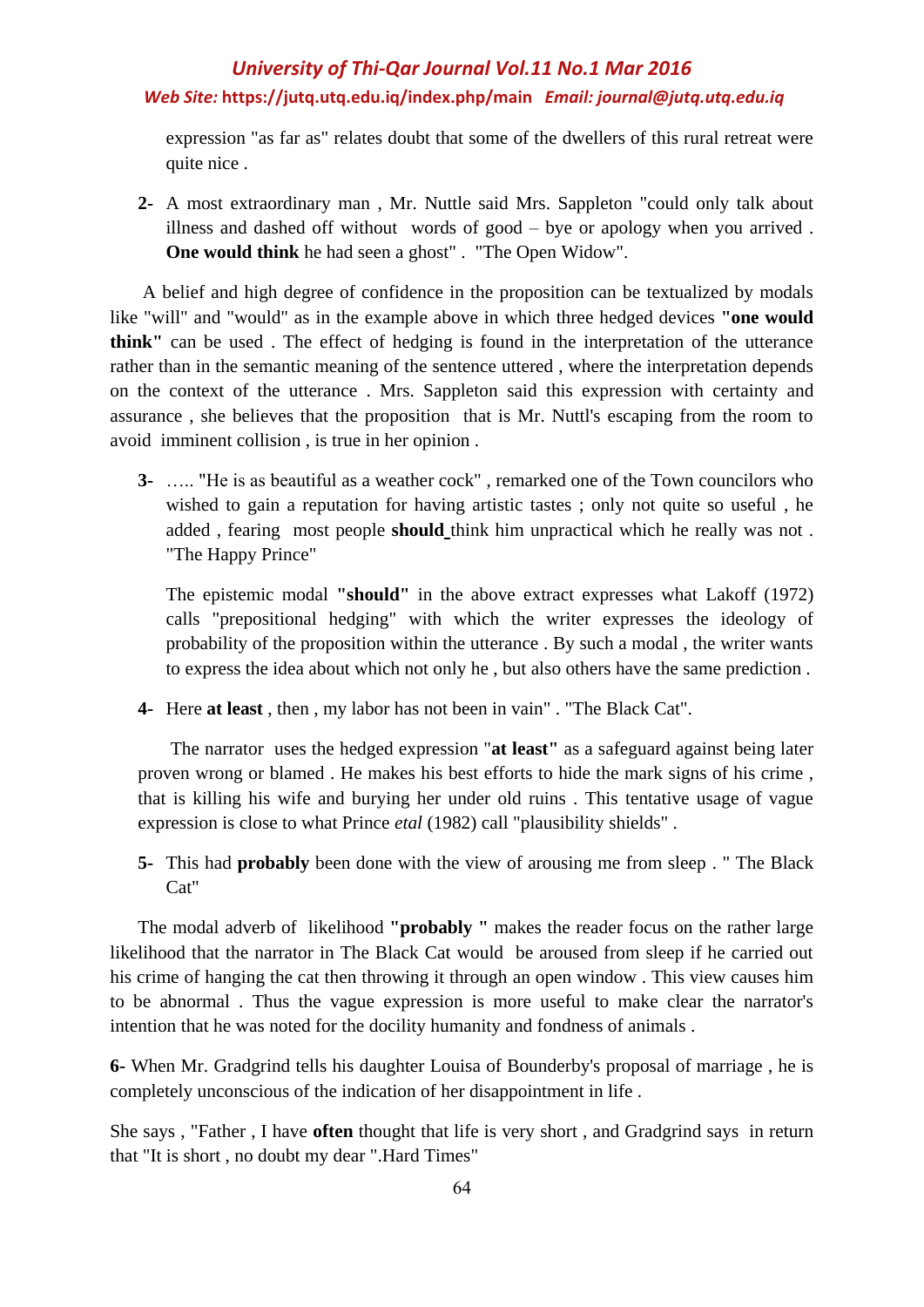The adverb of frequency **"often"** in this example like other adverbs of frequency , shares many of the characteristics and functions of vague quantifiers . The vague adverbs of frequency convey information about the frequency of events but do not provide either exact absolute frequency or an exact relative frequency (Moxey and Sanford , 1997:218). "Often" here seems to indicate "plus for frequency" because Louisa wanted to talk about something , that is her thinking about shortage of life , more often but it does not matter whether she had thought one time out of ten or nine times out often . The point is , in a society based on utilitarianism , it is difficult to be sensible of human emotions

**7-** I **hope** you don't mind the open window "said Mrs. Sapplaton briskly. "The open Window".

 The modal lexical verb **"hope"** indicates the wish and desire of the speaker . Such a verb is classified as boulomaic modality by which the writer /speaker can show that the addressee's wants should be thought of as desirable . In other words , it expresses what Brown and Levinson (1978:166) call "positive politeness" .

**8-** My dear Louisa , you are a woman ! My dear , I **must** speak with you alone and seriously . Com to me in my room after breakfast tomorrow , will you ?

Yes, father . "Hard Times".

 Usually the modal verb **"must"** gives us a sense of obligation on the hearer's /reader's part to express deontic modality , but in this extract it gives a sense of inference on the writer's part . By using such a modal verb the writer/speaker draws a conclusion on the basis of available evidence that Mr. Bounderby is the suitable husband of her daughter Louisa .

 It is worth to note that modal expressions have in themselves a rather skeletal meaning and it is only in combination with the background context they take on a particular shade of meaning such as inference , obligation , permission …. In other words the modal meanings should be seen as the outcome of context – dependency (Kratzer , 1981:55).

 The epistemic meaning of must implies that the writer judges the proposition to be necessarily true , or at least to have a high likelihood of being true .

**9-** ….. It was papa made me leave . I am a boy and I must obey him .

I know , the old man said , It is quite normal .

"He hasn't much faith" .

"No , the old man said . "But we have , **haven't we ?** "The old Man and the See".

 In this extract , Hemingway wants to present "Santigo" , the hero of the novella , The Old Man and the Sea , as a man with full faith who does think about the meaning of life and accepts what life has given him without complaint . To express empathy and display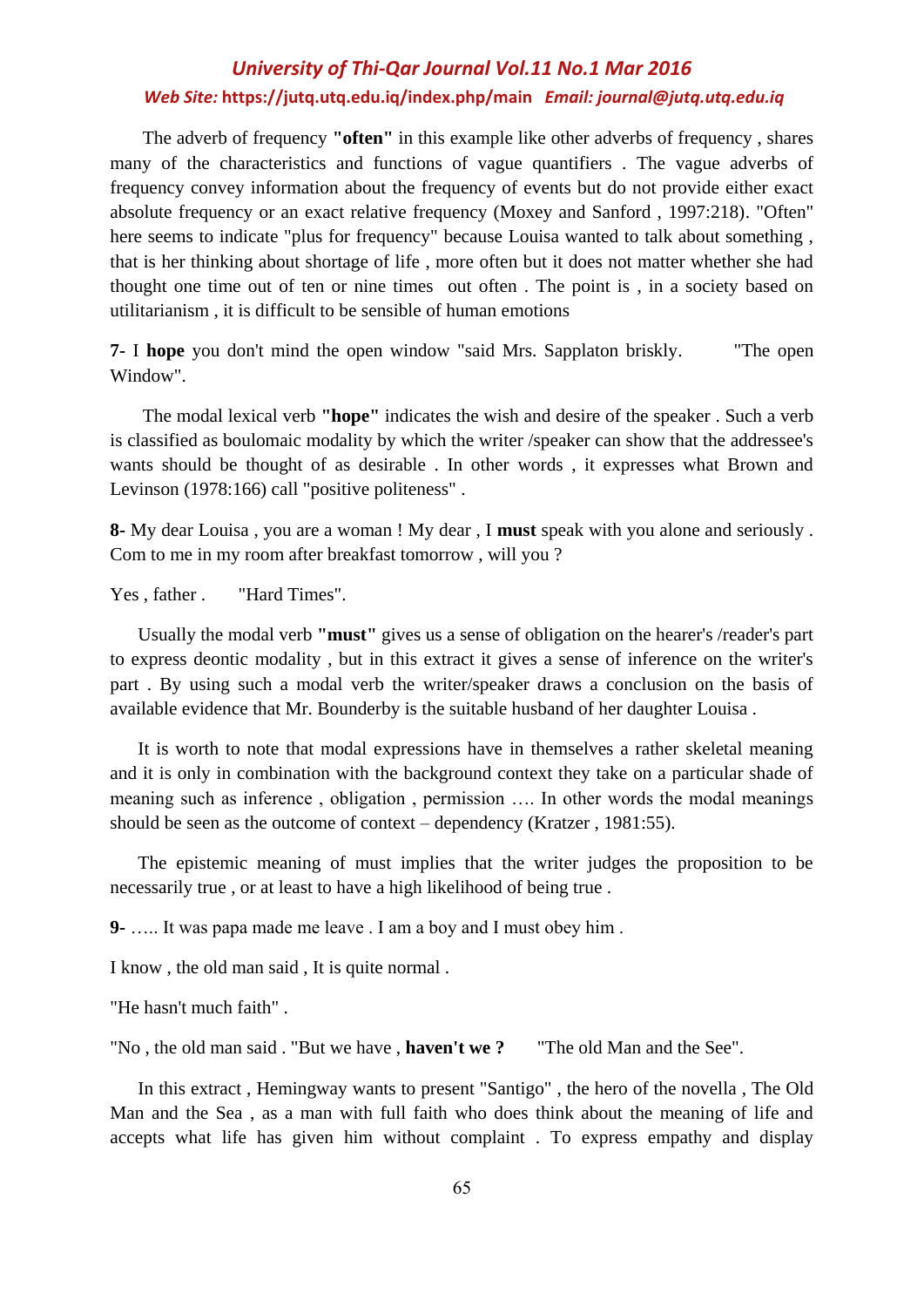euphemistic reticence in the expression of opinion and attitude , the writer uses a negative tag question .

 According to Leech (1983:101-102) negation may also be a hedging or mitigating device which displays tentative attitudes or hedge a suggestion or an opinion . Additionally , the tag question in this example is used as a medium to exchange information in a way the meaning of a clause is qualified so as to reflect the speaker's judgement of the likelihood of the proposition it expresses being true (Quirk *etal* , 1985 :219) . This would then mean that Santiago is not a religious person , but his religious references show that he is very familiar with Roman Catholic Saints and prayers .

**10**- Then he began to pity the great fish that he had hooked . He is wonderful and strange and who knows how old he is , he thought . Never have I had such a strong fish nor one who acted so strangely . **Perhaps** he is too wise to jump . But perhaps he has been hooked many times before and he knows that this is how he should make his fight . He can not know that it is only one man against him , nor that it is an old man .

 The hedged device **"perhaps"** is the most frequent device in literary texts . This may be due to the nature of the literary discourse in which the receivers are led by the narrator or the fiction dialogue to anticipate certain future events and create , within themselves , a sense of suspense and anticipation . In such common narrative situation the speaker attempts to trigger a particular goal or belief in the receivers . Through the author's revelation of Santiago's own thoughts and the conversations between Santiago and his young companion , manolin and with the big fish "Marlin", readers come to sense that despite his setbacks and shortcomings, Santiago remains proud of himself and this makes his humility .

**11-** Louisa sternly blames her father for his thoughtless at first :

"Would you have doomed me , at any time , to the frost and blight that have hardened and spoiled me ? would you have robbed me ..... of the immaterial party of my life ..... ?

"Oh no – no , Louisa"

Yes , father **if** I had been stone blind , **if** I had groped my way by my sense of touch , and had been free , while I know the shapes and surfaces of things , to exercise my fancy some what , ….. I should have been a million times wiser , happier , …. More innocent and human in all good respects than I am . All Gradgrind can say is that "I never know you were unhappy , my child " . "Hard Times".

 The syntactic configuration "if" with its verbs refers to the condition under which the speaker makes the utterance . In this extract such an expression emphasizes the dialogic and communicative function of the hedges . This marker has a rhetorical orientation which indicates relation of status .By repeating it the speaker( Louisa ) introduces more than one viewpoint that is so called unreal conditional in which the writer /speaker shows his commitment to the falsity of the proposition .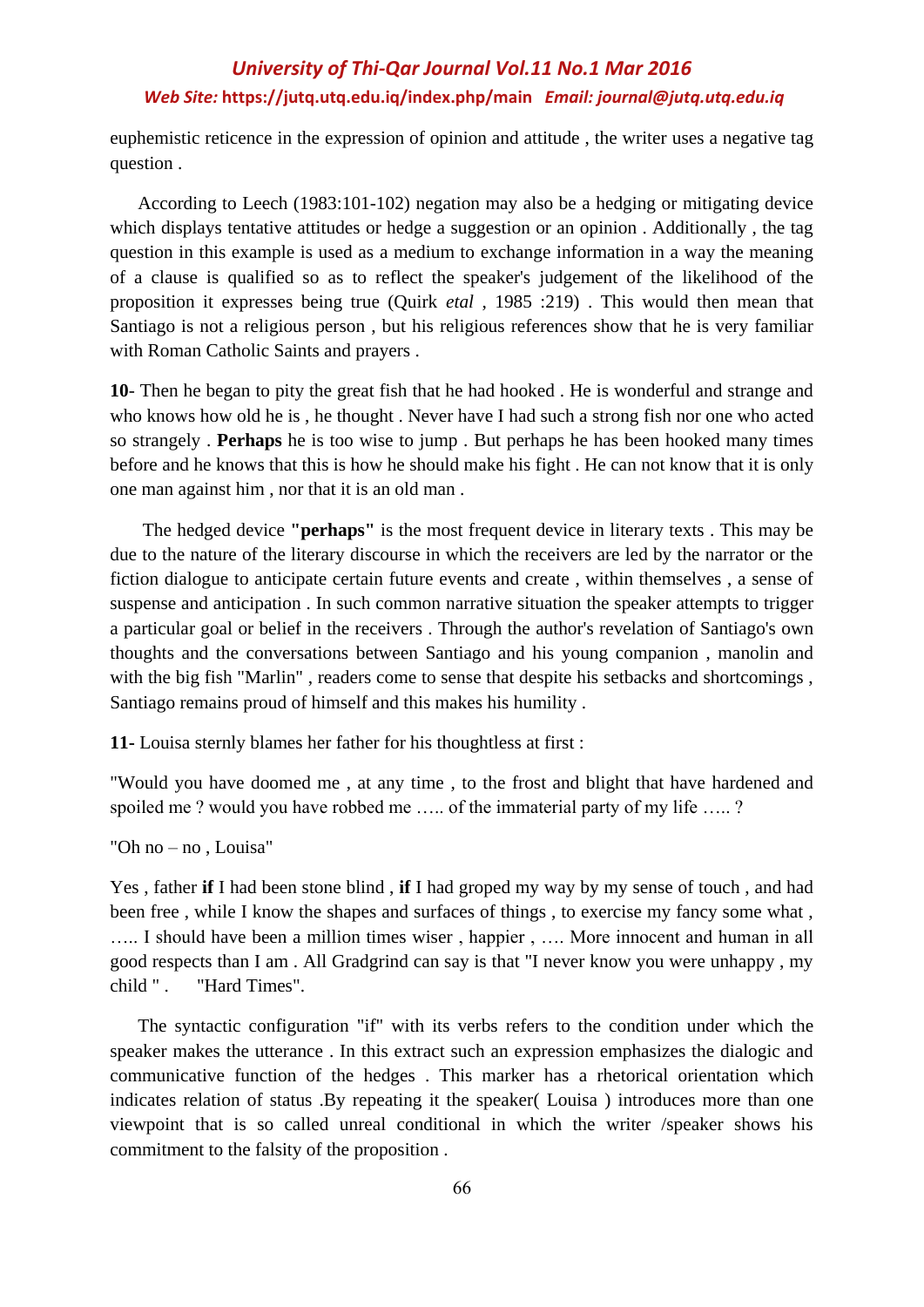### **Results and Discussion**

 To investigate the significance of hedging representing the interpersonal function through different types of modality , the lexical expressions such as adverbs of frequency , syntactic configurations such as tag questions , and vocalizations such as ah , oh , …. , we try to validate our hypothesis that epistemic modality is the most prominent type .

 The results of the descriptive analysis demonstrate that totally (568) hedged devices are employed in our selected literary texts which have been used as the data corpus – As shown in Table (1) epistemic modality has been used (249) times with the highest percentage (43.83%) . It is shown also that the frequency of perception modality like , observe , see , ….) scores the lowest one because such devices are expected to be highly used in the scientific texts which demonstrate facts rather than idiologies .

 Table (1) An Investigation of the Frequency and Percentage of Modality in the Literary Texts .

| <b>Modality</b>               | <b>Number of Items</b> | Percentage |
|-------------------------------|------------------------|------------|
| Epistemic                     | 249                    | 43.83%     |
| <b>Deontic</b>                | 100                    | 17.60%     |
| <b>Boulomaic</b>              | 69                     | 12.14%     |
| <b>Perception</b>             | 5                      | 0.88%      |
| <b>Others</b>                 | 125                    |            |
| <b>Total Number of Hedges</b> | 568                    |            |

Table (2) An Investigation of the Frequency of the Most Frequent Modal Expressions In the Literary Texts .

| <b>Modality</b>         | <b>Number</b> | Percentage |  |  |
|-------------------------|---------------|------------|--|--|
| Epistemic               |               |            |  |  |
| <b>Factive</b>          | 41            | 16.46%     |  |  |
| <b>Contra</b> – Factive | 77            | 30.92%     |  |  |
| <b>Non</b> – Factive    | 131           | 52.61%     |  |  |
| <b>Deontic</b>          |               |            |  |  |
| <b>Must</b>             | 49            | 49%        |  |  |
| <b>Should</b>           | 45            | 45%        |  |  |
| <b>Bolumaic</b>         |               |            |  |  |
|                         |               |            |  |  |
| <b>Wish</b>             | 30            | 43.47%     |  |  |
| Hope                    | 33            | 47.82%     |  |  |
| <b>Others</b>           |               |            |  |  |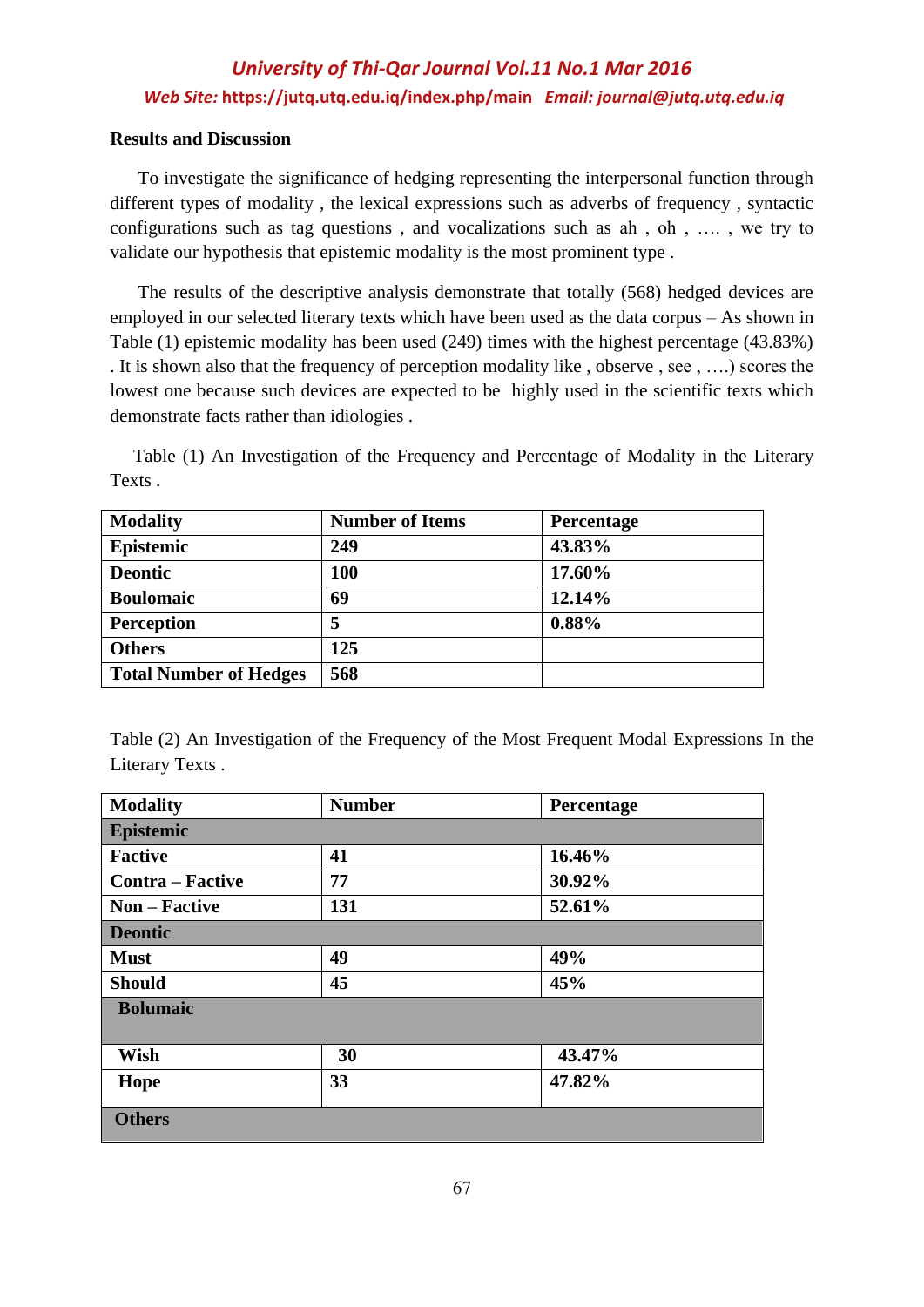| <b>Adverbs of Frequency</b> | 58 | 46.4% |
|-----------------------------|----|-------|
| Well                        | 31 | 24.8% |
| Tag – Questions             | 10 | 8.%   |

 Table (2) shows the highest quantity and percentage of non- factive (52.4%) with the lowest quantity and percentage of factive. The highest frequency of non – factive utterances, in which the writer shows no commitment to the truth or the falsity of a proposition , indicates that such vague expressions are more useful than a precise likelihood in which the speaker's / writer's intention will be clear . In addition , the use of such expressions like probably , may be , it is possible and so on does not admit that this proposition or statement is contrary to the reader's / listener's expectation .

 The statistical analysis in the table (2) demonstrates that the verb "must" with the sense of inference rather than obligation is of high percentage (49%) . The propositions are interpreted in terms of the writer's attitude and opinion towards the events rather than reflecting of the writer's preoccupations of what the behaviour of the reader's should be . On the basis of personal and environmental knowledge , the writer makes his inferences .

 It is noted in table (2)that the frequent use of the verb (hope) with its percentage (47%) among other boulomaic devices which has the percentage (12.14%) . In our corpus under investigation , the ideology behind the verb hope is "possibility" through which the writer wants to say that he /she has no sufficient personal or environmental knowledge or an available evidence to talk frankly about the events .

 Concerning the other hedged expressions , the adverbs of frequency , especially the adverb "never" is of the highest frequency . Vague adverbs of frequency participate other vague quantifiers in their characteristics and functions to convey information about the recurrence of events rather than an exact absolute recurrence . Equally important , these adverbs convey the speaker's own expectations and , further , may convey the speaker's / writer's beliefs about the listener's /reader's anticipations .

 The marker "well" is used (31) times with the percentage (24.8%) . It has been employed to understate the expression of utterance in specific contexts . It occurs in contexts of impositive statements , suggestions and explainations to express the speaker's attitude towards the propositional content and the hearer . Consequently this marker conveys the implicature of the speaker's tendency to behave in a deferential way towards the addressee .

 It was expected that tag – questions are of a higher use in the corpus , since the literary texts firmly rely on fiction dialogue rather than real – life conversations . In such conversations , the conversationalists can rely on rich non – linguistic resources of contexts , where as writers are forced to created context mainly through language (Ruhlemann ,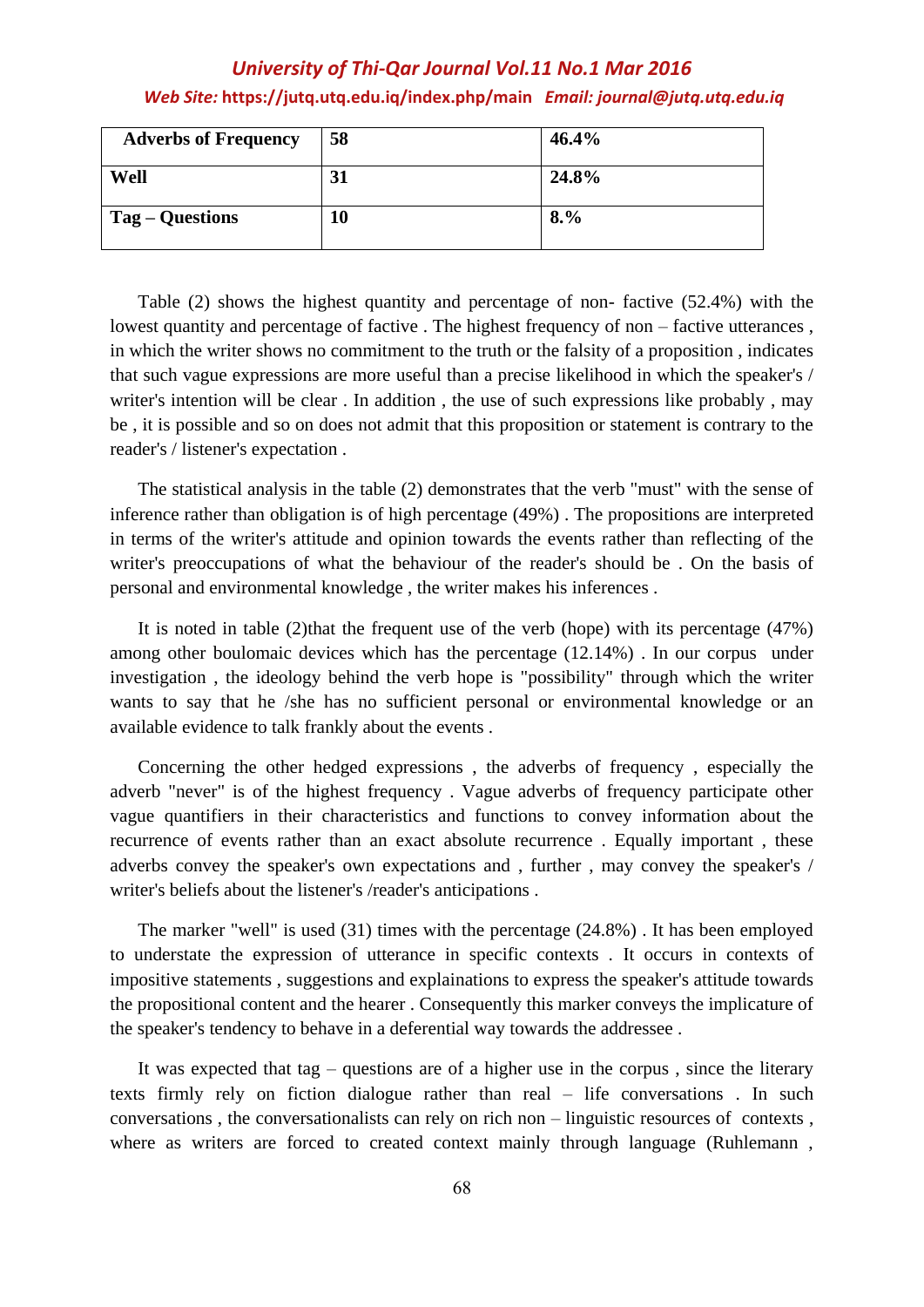2007:75) . This would then mean that declarative tag – questions may be seen as heteroglossic in acknowledging alternative viewpoints rather than reflecting the speaker's state of knowledge (ibid 77) .

### **Conclusion**

 It becomes clear that language is employed not only to express facts but also to express opinions , ideas and ideologies about the events . Such function is highly represented by hedging . Mastering the art of hedging is one feature of the pragmatic ability which enables us to communicate effectively in language . Understatement messages , equivocation and ambiguity are appropriate means to communicate with others . Such properties of hedging are good – enough substitutes for precise expressions and they are preferable ones because of their greater efficiency .

 Literary texts provide useful tools to investigate hedges and to develop an awareness of how language functions . The frequency and percentage of hedges differ from one genre to another . In literary texts the epistemic modality that conveys a certain ideology of uncertainty about the proposition is of great use . Consequently , this encourages us to discuss the suitability or appropriateness of specific hedged expressions to uncover and explain the hidden meanings .

### **References :**

- Brown , P. and Levinson , S. (1978). "Universals in Language Usage : Politeness Phenomena" . In E. Goody (ed.) , *Questions and Politeness* : *Strategies in Social Interaction* . Cambridge : Cambridge University Press , PP. (56-289) .

\_(1987). *Politeness : Some Universal in Language Usage* . Cambridge : Cambridge University Press .

- Fairclough , N.(1992) (ed.) . *Critical Language Awareness* . New York : Longman .

\_(1995) . *Critical Discourse Analysis : The Critical study of Language* . New York :Longman .

-Fraser , B.(1975) . "Hedged Performatives" , In P. Cole and J.L. Morgan (eds.) , *Syntax and Semantics* . New York : Academic Press , Vol.3,PP (187-210) .

-Hubler, A. (1983). *Understatements and Hedges in English* . John Benjamins, Amsterdam .

- Kiparsky , P. (1970) . Fact in Bierwisch , M.and K.E Heidolph . *Progress in Linguistics* , Mouton , The Hague .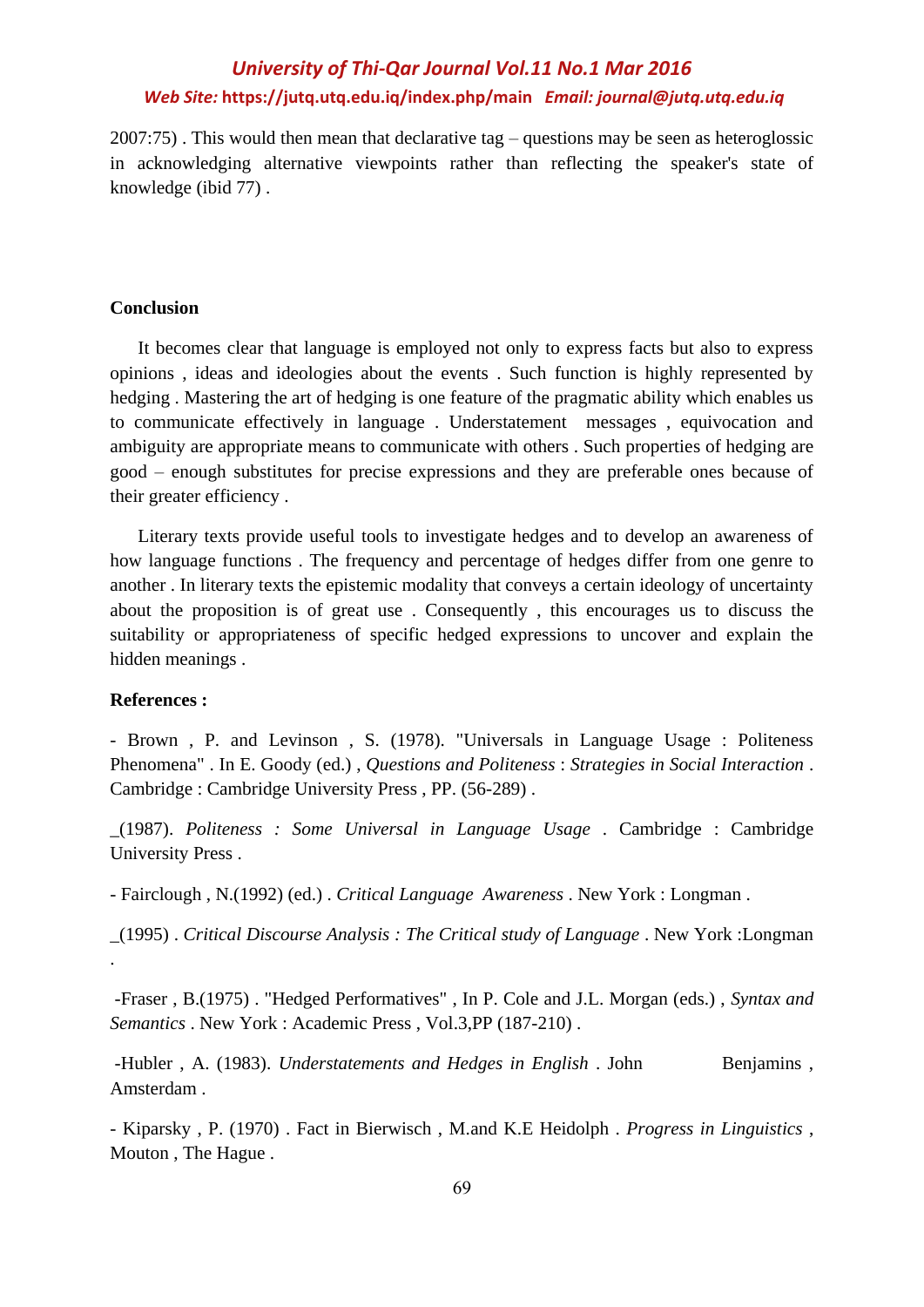- Kratzer , A.(1981). "The Notional Category of Modality " . In H.J. Eikmeyer and H. Rieser , (eds.) , *Words , Worlds , and Contexts* . New Approaches in Word Semantics . Berlin : deGruyter , PP (38-74).

- Lakoff , G. (1972) . "Hedges : a study in Meaning Criteria and the Logic of Fuzzy Concepts " . Papers from *the English Regional Meeting of Chicago Linguistic Society* PP (183-228) .

-Leech , G.(1983) . *Principles of Pragmatics* . London : Longman .

-Martin , J.(1992) *. English Text : System and Structure* . Amsterdam : John Benjamins .

- Martin , J. and White , P. (2005) *.The Language of Evaluation : Apprasial in English* . New York : Palgrave Macmillan .

-Moxey , L. and Sanford , A. (1997) . "Choosing the Right Quantifier" . In Givon , T. (Ed.) *Conversation : Cognitive , Communicative and Social Perpectives*. John Benjamins , Amsterdam pp. (207-231) .

-Prince , E. , Frader , J. and Bosk , C.(1982) "On Hedging in Physician – Physician Discourse " . In R. J. Di Pietro (ed.) , *Linguistics and the Professions* . Proceedings of the Second Annual de laware Symposium on Language Studies . Norwood , NJ : Ablex , (83-97) .

-Qurik , R. , Greenbaum , S. , Geoffery , L. and Svartvik , J. (1985) *. A comprehensive Grammar of the English Language .* Harlow : Longman .

- Ruhlemann , C. (2007) *. Conversation in Context* : a corpus – Driven Approach . London : Continuum .

- Simpson , P. (1993) *. Language , Ideology and Point of View* . London : Routledge .

-Stubbs , M. (1996) . Towards a Modal Grammar of English : A Matter of Prolonged Fieldworld .In *Text and Corpus Analysis* , PP. (196-228) . Oxford : Blackwell .

-Tannen , D. (1984) . *Conversational Style* : *Analyzing Talk Among Friends* . Norwood , N.J : Ablex Publishing Corporation .

- (1986) . *That's Not What I Meant !* New York : Ballantine Books .

- (1989) . *Talking Voices : Repetition Dialogue , and Imagery in Conversational Discourse* . Cambridge : Cambridge Universit Press .

-Weinreich , U. (1966) . "On the Semantic Structure of English" . In J.H. Greenberg (ed.) , *Universals of Language* .  $2^{nd}$  . Edition Cambridge , MA : MIT Press (142-217) .

-White , P. (2005) . The Appraisal Website : The Language of Attitude , Arguability , and Interpersonal Positing . Accessed April (2010) : <http : // www. Grammatics . com>

### **Appendix**